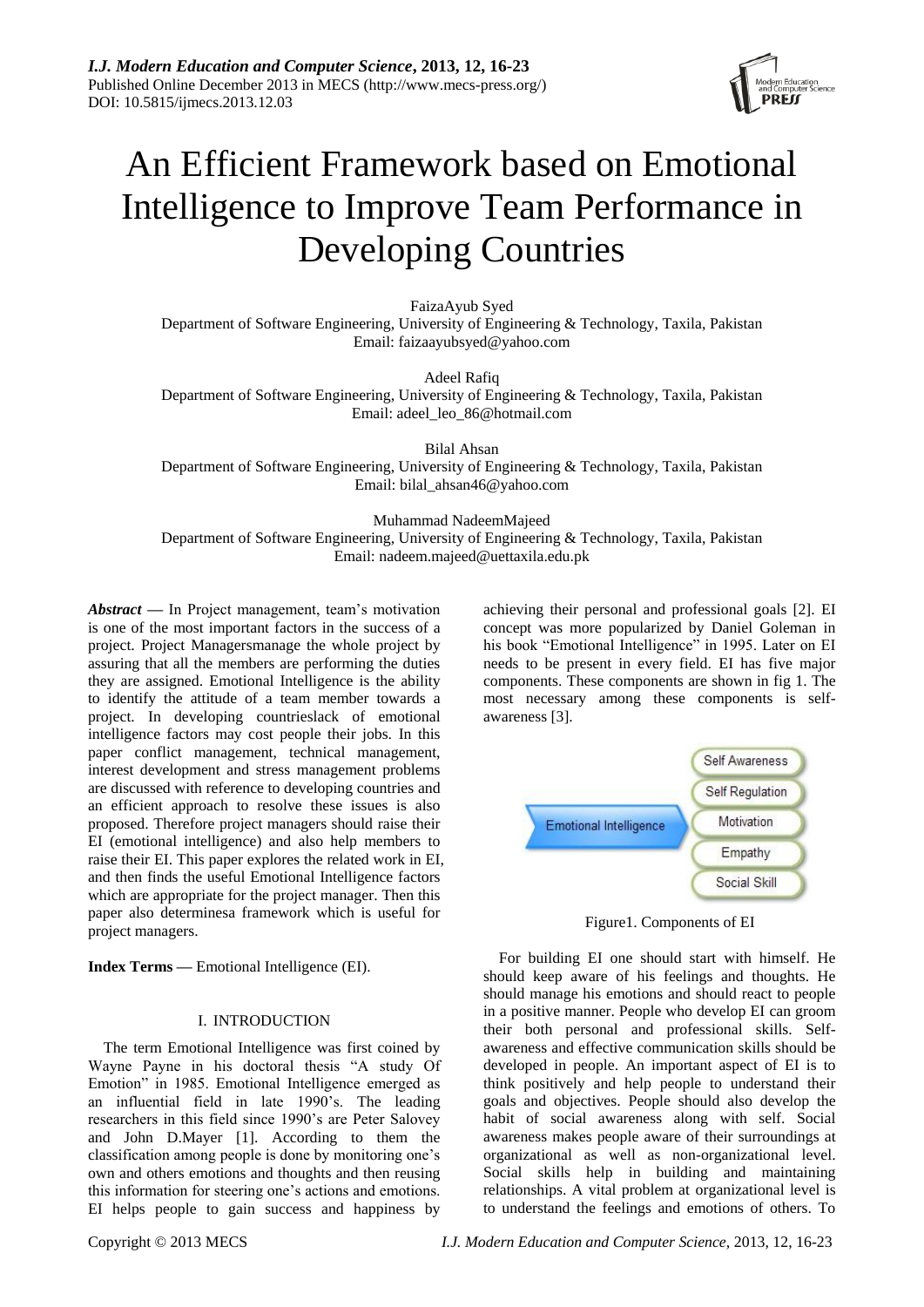understand others you have to be empathetic. Building motivation and self-regulation with open mind and optimistically results in achieving best results [4].

One of the fields deeply linked with EI is project management. A project manager should have a deep understanding of EI as well as the ability to program schedules and make financial arrangements. To understand project dependencies project managers should need to discuss, manipulate and maintain partnership with other teams. To be efficient in a matrix environment an effective skill of project manager is that they should maintain better relationship with others in order to obtain the best result. Making efficient team is one of the key responsibilities of project manager. Managers should have the ability to motivate his team members, resolve conflicts, improve the technical and non-technical performance of team members and understand people and their needs. Project managers should have strong leadership ability so that they can cope and interact with the team members and stakeholders. Project manager should keep track of project for managing project and understanding the emotions of team members [5].

Project managers, project leaders and team members should learn to adapt EI in project environment. Emotions should be used as a source of information. Self-awareness should be promoted among the whole team. Strengths and weaknesses related to EI should be monitored. For becoming a successful project manager it is necessary to build and maintain an effective relationship with project team and stakeholders [6].

The paper is organized as follows: Section I is the introduction of EI and its linkage with project management. Section II presents the literature review. Section III describes the challenges faced by a project team in developing countries. Section IV presents solution to the challenges discussed in section III. Section V is conclusion of research.

## II. RELATED WORK

The study focused on [7] demonstrating linkage between EI and the challenges faced by virtual project managers. The study reveals that there is an existence of relationship between Emotional Intelligence (EI) and challenges/elements of Virtual Project Management (VPM). According to Goleman the success of a project is dependent on the emotional intelligence of its managers. Emotional intelligence of managers helps them in building relations with the workers which can result in improving the success by 1% to 2%.The major challenges faced by virtual teams are culture, communication and project management. While working with others Emotional intelligence means how well you understand the emotions of others. Understanding others' emotions can result in building good relations with them which can be helpful in knowing others opinions and their interests in the project. In Virtual Project Management multiple virtual teams interact with each other to achieve the specified

goals. Good emotional intelligence can result in decrease of more than 50% faults which cause project failure. In VPM good self-control in Emotional Intelligence can be achieved by staying focussed.In VPM you need to think clearly and stay focused which is self-control in EI. This element of EI is related to the challenge of trust, adaptability and change, innovation and motivation in VPM. To lead effectively managers should take feedback from others and respond to it in an efficient manner. To improve the emotional understanding of the employees, cultural and personal events should be celebrated.

According to this survey [8], in which more than 5000 participants participated, more than 90% had the opinion that in 21st century managers should have the ability of emotional intelligence. Emotional intelligence comes with time. Thus for the success of projects all the project managers must be taught the ways to improve their emotional intelligence.

Tang and Yin [9] discusses various characteristics of Emotional Intelligence (EI) that exists among different organizational groups. They study the characteristics among two college groups of information technology and management students. These EI characteristics are measured by conducting One-way analysis of Variance (ANOVAs). They presented Emotional Skills Assessment Process (ESAP) to identify skills, knowledge, value and articulation of human emotions in vigorous and creative ways. EI helps in building emotional talent and EI elements like assertion, power, obligation, time management, stress management, and direction alteration. Measurement of these six building elements of EI is done using ESAP. In order to analyze the significant differences between these elements among the two student groups; analysis is conducted using ANOVAs. Using this method they handle three types of cases i.e. valid, missing and total cases for measuring the suitable response rate of EI elements. The analysis stage helps in examining the major differences in six elements of EI and the overall EI that exists between the two selected groups. The results of analysis indicate that IT students prefer work community rather than maintaining organizational relationships. At the cost of their personal well-being they can handle complex situations and schedule work pressures from multiple working communities in organization. However, IT students have lowest rating score in the assertion element of EI as compared to other group. IT students should need to develop skills of communication and interaction for better assertiveness.

A framework is presented in this paper [10] that focuses on the contribution of emotional intelligence in the success of a project. The impact of emotional intelligence in team development, leadership and conflict resolution is given significant importance. Test models were developed to assess how an individual perceives emotions and understands others emotions. When one is able to understand his as well as others emotions, he can be a leader to create an environment in which there are open commutations and trust worthiness.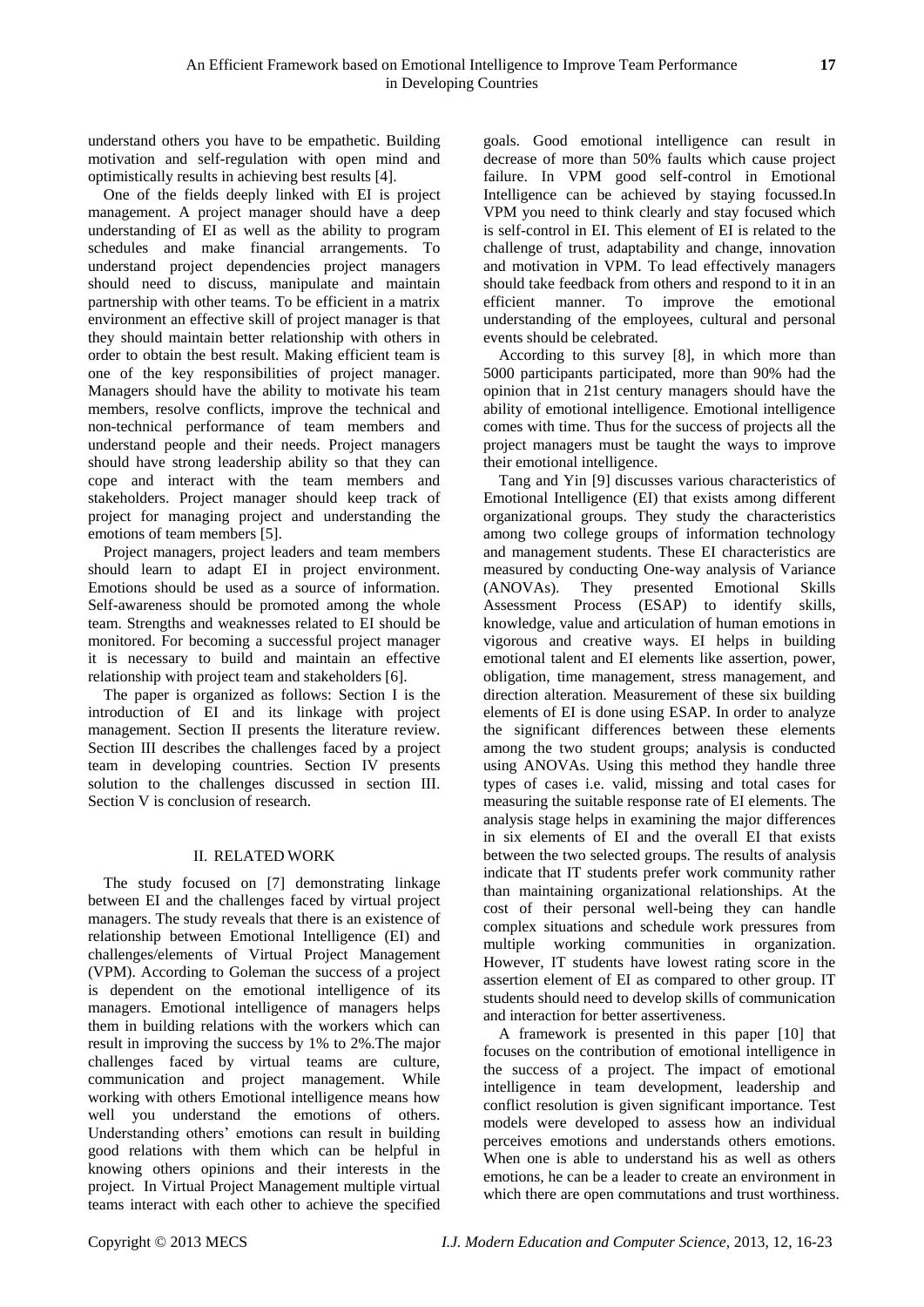This concludes that success is not only dependent on pure technical skills but also on how well you get cooperation from others, how well you understand others or simply what the overall emotional intelligence level is.

In this paper [11], Emotional Intelligence and Intelligence Quotient are relevant to each other. IQ is helpful for leaders in grasping their necessary skills and tools. Emotional intelligence has some common features which are EI of every individual; on average the EI level in the team, self-estimate and self-management of team etc. Like all other literatures this paper also focuses on the point that success of a project is very much dependent on the level of EI. The teams having higher emotional intelligence perform very well in contrast with those having low level of emotional intelligence. While a team is discussed the EI of whole team is important for the success rate rather than the EI of an individual. So the team members must coordinate with others to increase the level of EI of the whole team while avoiding factors like jealousy etc. The leaders' characteristics play an important role in building the EI level of the team. If he is honest and frank, this will create frankness between the whole team and an honest culture.

Raza and Nisar [12] suggested that for an effective leadership EI is a key to success. They predict that an optimistic link exist between EI and leadership. Their area of research is based on personality development. The aim of this research is to determine the impact of EI on leadership. Survey of different organizational leaders is conducted using a leadership tool TEIQue. This leadership tool is used to measure different traits of EI involved in personality development. Analysis of EI on the basis of gender results that factor of global EI in men is better as compared to women. On the other hand leadership traits in female are better. At organizational level managers with mid age can control and manage emotions in a better way. With the passage of time EI boosts during different stages of relationship whereas effective leadership behaves in a reverse pattern. Managers with highest qualification exhibits best effective leadership persona. Other variables like adaptability, social ability and motivation are strongly interrelated to EI. The results of analysis indicate that a variation of 26 percent between effective leadership and EI has been explained.

# III. PROJECT TEAM CHALLENGES

We have proposed a theoretical framework that highlights various challenges faced by project manager and his team. Then we suggest solutions to these challenges by interlinking them with EI.Factors like interest development, mutual understanding, conflict management and time management are some of the major challenges which are difficult to handle without EI. Moreover, this framework helps the project manager for driving his team to achieve a progressive rate of success.

Success of project is not only dependent on the technical abilities but on the EI as well. For example if there is no interaction between team members and everyone has his different opinion about how to achieve the goal, it can cause conflicts and may result in excessive loss of time.A brief detail of major challenges is described below.

## *A. Interest Development in Project Team*

It is very easy to understand that if someone takes interest in something, it is very likely to be achieved. In software projects it is very necessary that the project is interesting for the whole team otherwise the work progress will be slow and success rate will be low [6]. This is the responsibility of the project manager to understand which team members are interested in the project and which are not. And develop interest in those members which are not interested. There could be several reasons due to which team members lack interest. It could be:

- The difference in opinion about how to achieve the result
- The experience of the team members might be different than the required field
- Lack of interest could also be due to the personal clashes among team members.

## *B. Conflict in Project Team*

One of the major challenges for project leader is team conflict [13]. The key causes of conflict among project teams arise due to disagreement on goals, wrong project priorities and conflicting working agendas. In organizations multiple projects are running at the same time. Team members may sometimes report to senior management along with functional managers. This may higher the rate of conflict. Some common reasons for conflict occurrence are:

- Communication gap
- Inaccurate flow of information
- Complex relationships
- Lack of resources
- Meet deadlines according to demands
- Misunderstandings and difference in opinions
- Timely completion of project

Conflicts may be drawn in cross functional high technology environment where one team is dependent on the other team to get their tasks done.

#### *C. Stress in Project Team*

Project team stress is a vital problem because it affects the effectiveness of whole team [14]. It is necessary to identify the causes of stress as early as possible so as to reduce the possible side effects. The major causes of stress origin in project team are:

- To work in restricted time, cost and quality limits
- To work in a recurrent varying environments
- When relative complexity of projects tend to increase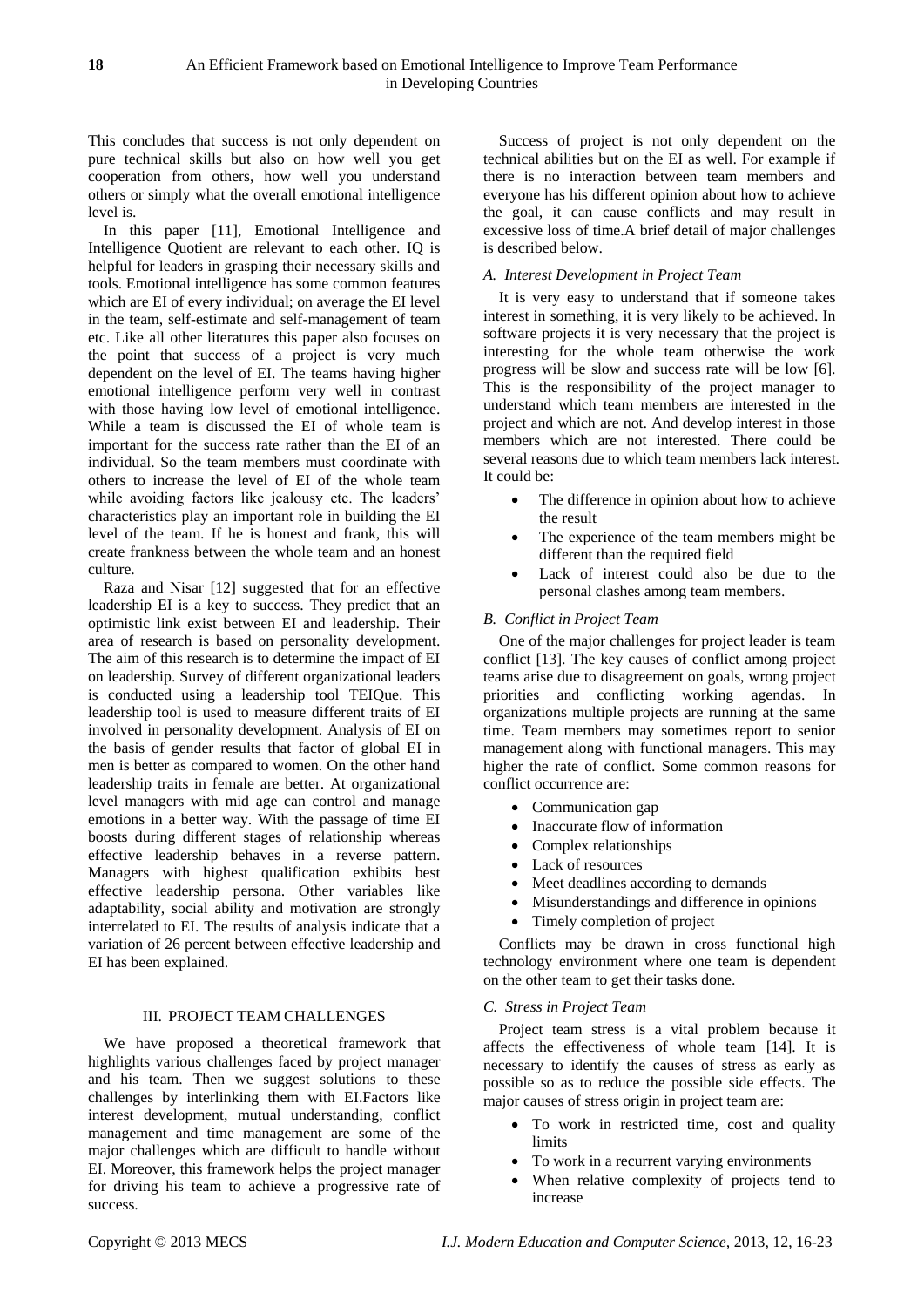- When conflicts appear among the team members
- When personal problems of team members arise



Figure 2. Types of Stress in Project Management

Types of stress [14] that project teams usually undergo are shown in fig 2. A brief explanation of stress types and symptoms associated with them is given below.

*C.1. Environmental Stress:* The organizational internal and external factors are greatly involved in causing environmental stress. Some noticeable examples are: fear of joblessness, change in technological trend, new working policies and change in economic level.

*C.2. Work Stress:* It instigates from the working environment. The main reasons that cause work stress include: high workload on employees, rate of individual responsibility too high, conflict development, and leadership conscientiousness.

*C.3. Personal Stress:* The issues with in the project team raise the level of personal stress. This type of stress originates due to several personal problems faced by project team. These problems are unable to be controlled by project manager.

People experiencing stress undergo a lot of problems. The level of performance of stress takers decreases with time if they don't take precautionary measures before time. The many symptoms associated with above mentioned stress types [14] are grouped into three categories as shown in fig 3.



Figure 3. Stress Symptoms in Project Team

Symptoms like high blood pressure, changes in heart rate, headache and visual disorder are all Physiological symptoms. Loss of memory, sleeplessness, depression and nervousness are common examples of Psychological symptoms. Behavioral symptoms include overall loss of interest in work, loss of energy, increase in absenteeism and change in working style.

Project manager should interact with people to help solve their problems in-order to build an efficient team.

## IV. PROJECT TEAM AND EMOTIONAL INTELLIGENCE- SOLUTION TO CHALLENGES

This section contains solutions to challenges discussed in previous section. Studies reveal that EI is deeply linked with project management. The success of a project is largely dependent on EI and technical abilities of project team. Technical abilities or skills basically relate to particular job requirements. A team having good technical aptitude but no EI have a lower performance level. On the other hand EI is an ability that helps in understanding and realizing the thoughts and emotions of team members and utilizing these thoughts for boosting the work progress. A team with strong technical proficiency along with EI is at top performance [15]. A team having good project leader can progress well. Leadership is a way of social interaction. It is a process in which leaders tend to recognize, evoke and manage the emotional state of his team. A leader whose emotional skills are high can effectively and smoothly interact emotionally with his team [16].

At organizational level leaders should develop intrapersonal and inter-personal skills in his team.The EI skill pyramid needed for project management is shown in fig 4.



Figure 4. EI Skill Pyramid for Project Management

The EI skill pyramid of project management relates Intra-Personal skills to self-awareness, Inter-Personal skills to self-management and leadership and personal engagement. All these form the basis of an emotionally intelligent team.

#### *A. Interest Development through EI*

EI has a great impact on interest development. Loss of interest in work causes dissatisfaction and puts a bad impression of person among team. We have suggested a three factor triad for interest development shown in fig 5. Developing interest in team is largely dependent on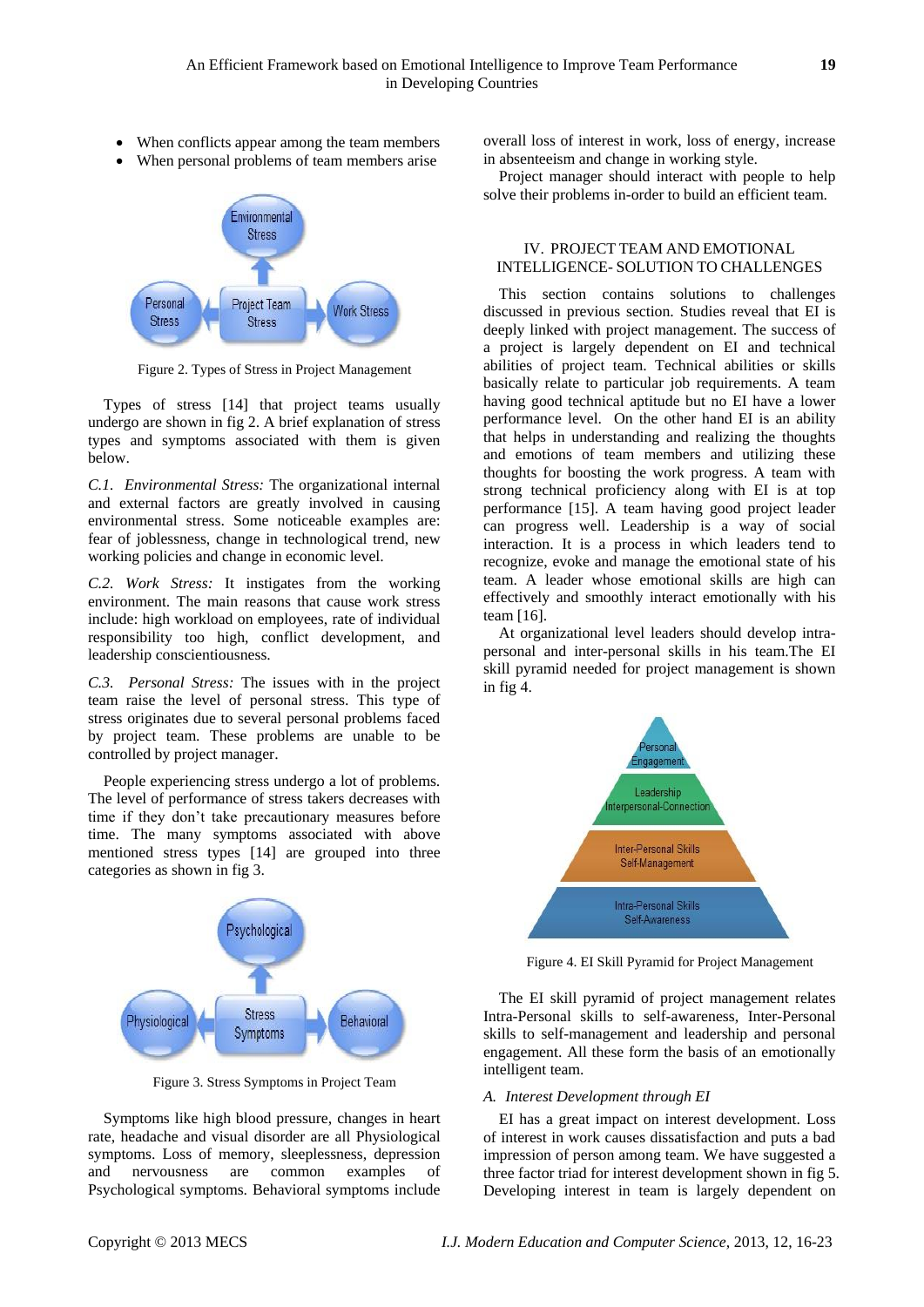friendliness, mutual relationship and understanding among team. These factors are described below.



Figure 5. Three factor triad for Interest Development

#### *a. Friendliness*

Team members who are undergoing hard time while learning some of new skills may lose their interest in work due to comfortableness. In order to avoid this problem the team leader should promote a friendly environment. He should understand the emotions of team members who are facing problems. On the other hand team members who are working well should slow their pace to match with others. The whole team cooperates with members who are facing problems and help them in finishing their work on time. This results in high team performance.

#### *b. Mutual Understanding*

Team members may lose their interest when clashes appear among the team. This may be due to difference in opinions or other reasons like professional jealousy, personal problems and lack of emotional understanding. Relations are linked with emotions. For developing mutual understanding one should be emotionally intelligent. He should has the ability to understand and recognize others feelings and emotions. In this way he can easily develop mutual understanding among team. Mutual understanding promotes the feelings of harmony among the team.

#### *c. Building Optimism*

Team leader should lead his team in an optimistic manner. Building optimism is an essential part of EI. For an optimistic approach self-disruption and illmannered behavior and statements should be avoided. Team should develop a rationale for solving issues in an optimistic way. Lack of optimism causes dissatisfaction among team.

#### *B. Conflict Management through EI*

People with high rate of EI engage in conflicts in a healthier way. In teamwork everyone's view should be respected during communication. Resolving conflicts in such a way creates healthy environment with in a group where everyone can share his views individually. This not only resolves conflicts but also strengthen the team lead.

#### *B. 1. An 8 style approach for conflict Resolution*

We suggest an eight style approach for conflict resolution as shown in fig 6. Project manager with high EI uses these styles based upon the type of conflict occurred. A brief explanation of these styles is given below.



Figure 6.An 8-style approach for Conflict Resolution

#### *a. Analyzing*

In this style the conflicting situations should be analyzed first. This results in better identification and management of conflicts.

#### *b. Arguing*

In this style people cite proofs and reasons for persuading others to settle at a common solution. Resolving arguments take a lot of time, effort and energy. One should consider only worth arguments instead of wasting time on useless arguments. This style is used when the team has enough time and resources.

#### *c. .Compromising*

In this style the conflicting parties bargained for solutions to problemthat helps in satisfying people to some extent. Compromise can be taken as both win-win and lose-lose approach since both parties will either get something and neither party will get the complete thing.

#### *d. Accommodating*

In this style an attempt is made to lessen the emotion that subsists in the conflicts. Conflicts can be subsisted by highlighting concerned and non-concerned issues. This style is usually used in situation when stakes are low, when harmony and continuity in relationship is given more priority.

#### *e. Collaborative*

In collaborative style the conflicting parties meet face to face to resolve their conflicts. During meetings focus is on solving the problems rather than getting aggressive and giving arguments. This style is used when skills of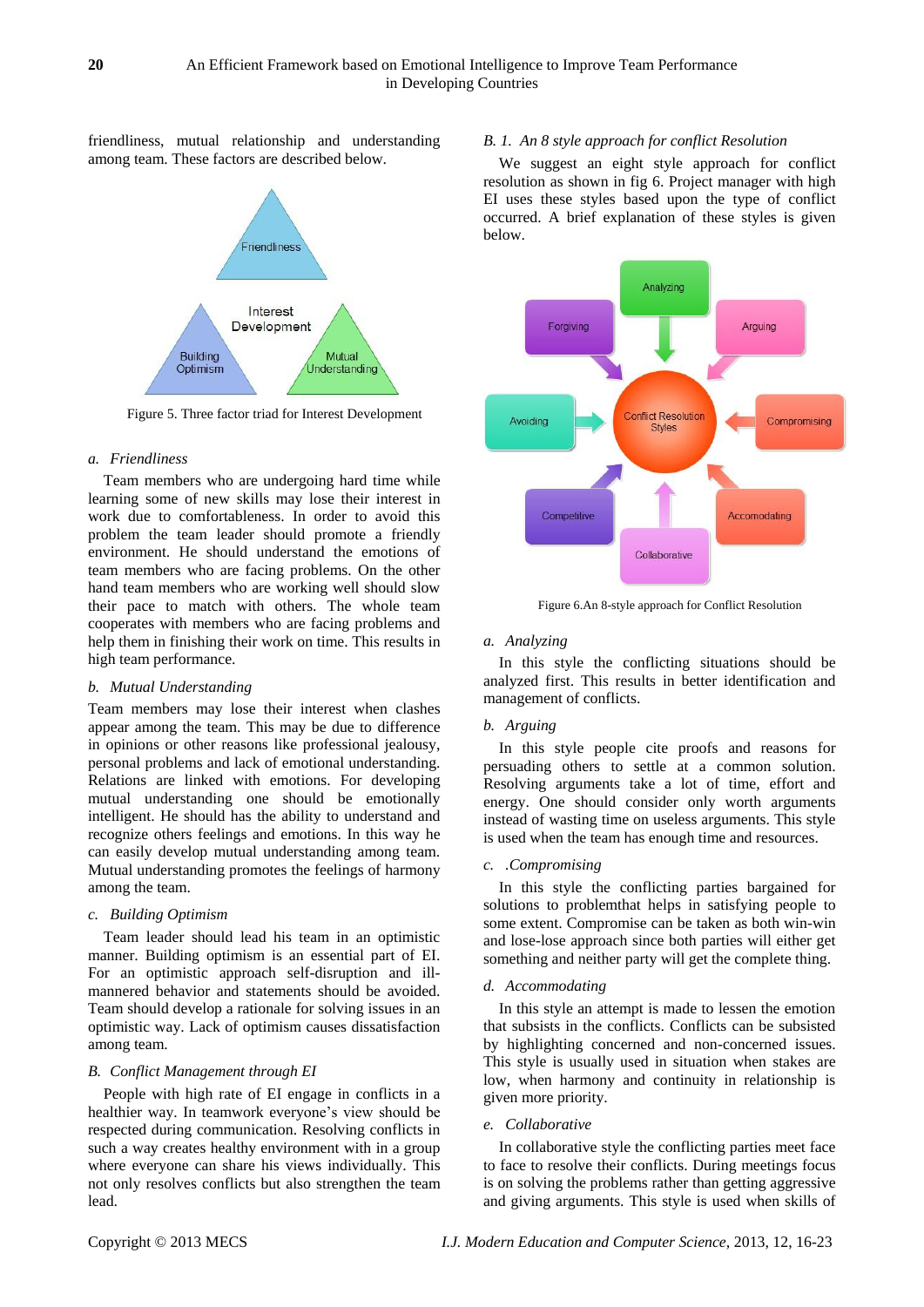both parties compliments each other, when there is enough time to understand each other, when trust and confidence exist in teams.

## *f. Competitive*

In this style the one of the conflicting party take a firm stand. It usually results in a win-lose situation in which one party wins at the expense of others. This style is used when a quick decision is to be made, when harmony and relationship is unimportant.

## *g. Avoiding*

This style is used when conflicting parties are willing to delay the situation temporarily. Usually this situation arises when both parties feel that they cannot win.

# *h. Forgiving*

In this style the major focus is on promoting healthy environment where mutual respect of each team individual is maintained. No conflict style will work if mutual respect factor is degraded.

These conflict resolution styles help in managing conflicts by promoting emotional intelligence in team members.

# *C. Stress Management through EI*

EI and stress management are modules used for selfdevelopment. Pressure is a part of every activity we do in everyday life. It can be motivating certain times. When pressure increases to a certain limit where human being feelings and ability to perceive does not cooperate with each other results in stress.

With increase in stress awareness stress counselors focus on managing different types of stress associated with people belonging to different workgroups. Team leader should be a good counselor. We have suggested nine rules for managing stress in project team in connection with EI as shown in fig 7. These rules are described below.



Figure 7. Nine Rules for Stress Management

## *a. Efficient Planning*

Problems and issues arise due to inefficient planning done at improper time. In order to avoid stress problems proper plans should be developed.

## *b. Workload Monitoring*

Throwing tons of work on project team members made them stressful. If lot of work is assigned without appropriate management, then the team cannot produce quality work. Workload should be assigned properly on time to avoid stress.

## *c. Prioritization of Projects and Tasks*

When there is a pile of work to do it becomes stressful for the team. Unorganized work lead to misunderstandings; so in order to reduce stress and misunderstandings, work objectives should be cleared; projects and tasks should be prioritized for efficient working and stress removal.

#### *d. Better Communication*

Communication is a most important element for reducing and avoiding stress. Lack of effective communication is an important contributor towards stress development. Team leader should empathetically listen to each team individual problems. This will help the leader in sensing the emotional thoughts and feelings of his team. Communicating well with the team helps in reducing the members stress.

#### *e. Personal distresses*

Team members should be given time to encourage personal distresses. These distresses include well balanced diet, good sleep, and regular exercise. These ways for reducing stress should be promoted and encouraged in team members.

# *f. Work relief*

Working hours should be reduced so as to reduce work stress on team.

# *g. Rationality*

Team leader should develop rationality among the team. He should try to understand the emotions and feelings of team and should treat them according to their level.

#### *h. Flexibility*

Team leader should develop flexibility in his team to meet the varying working demands imposed by the project. If flexibility is not promoted the team cannot achieve the project goals, thus, reducing output and increasing psychological stress.

#### *i. Rejoice and encourage*

Factors like stressful projects, demanding stakeholders and deadlines cause the teams to undergo environmental stress. In order to avoid such problems teams should be given breaks and holidays for rejoicing. This brings a happier and healthier effect to team.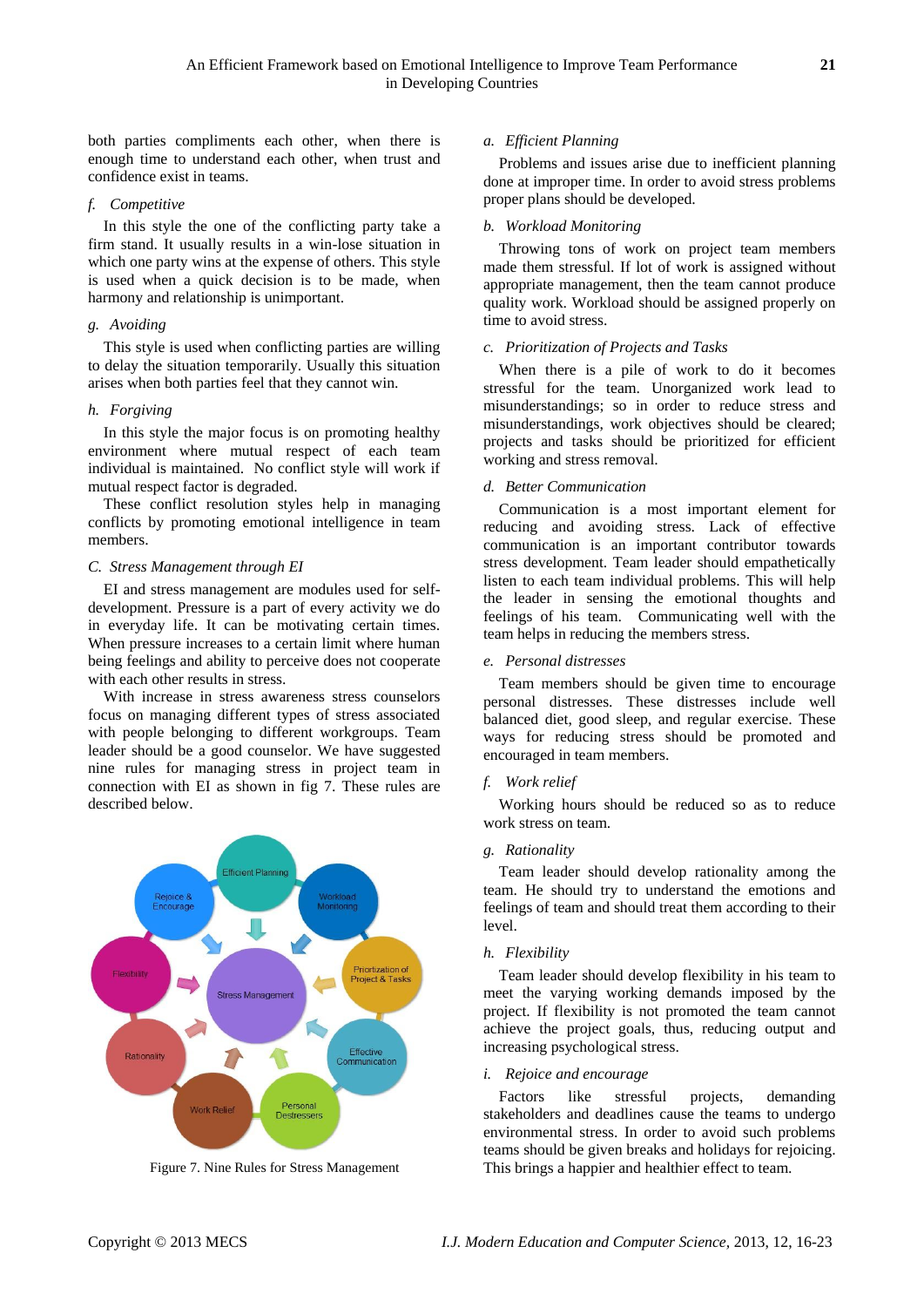#### V. CONCLUSION

In the past few years research has shown that the success rate of projects has increased evidently due to the involvement of Emotional intelligence. There are too many factors related to Emotional intelligence, different factors are useful in different types of projects, while this paper proposed a generic framework which can be applicable to all the projects. This paper starts from the basics of EI. Through the study of different articles, we find the beneficial EI elements which are required nowa-days and useful for project manager. Then after discussing the drawback of absence of these EI elements, provided a framework of EI for project manager to keep his team on right track. The proposed model that has been validated through this particular research determines that the EI elements have most significant role in disputing the challenges of project thereby enhancing the capabilities of PM.

There are still many fields of research available in Emotional Intelligence. If a project manager is involved in more than one project at the same time then improvement of his EI as well as his team is still a big challenge. To keep the interest of his team to different projects is very difficult job.

#### REFERENCES

- [1] "Definitions, History and Measures of Emotional Intelligence"[,http://psychology.about.com/od/perso](http://psychology.about.com/od/personalitydevelopment/a/emotionalintell.htm) [nalitydevelopment/a/emotionalintell.htm.](http://psychology.about.com/od/personalitydevelopment/a/emotionalintell.htm)
- [2] John Keyser, "Emotional Intelligence is key to our Success", June 2013, [http://www.astd.org/Publications/Blogs/Workforce-](http://www.astd.org/Publications/Blogs/Workforce-Development-Blog/2013/06/Emotional-Intelligence-Is-Key-to-Our-Success)[Development-Blog/2013/06/Emotional-](http://www.astd.org/Publications/Blogs/Workforce-Development-Blog/2013/06/Emotional-Intelligence-Is-Key-to-Our-Success)[Intelligence-Is-Key-to-Our-Success.](http://www.astd.org/Publications/Blogs/Workforce-Development-Blog/2013/06/Emotional-Intelligence-Is-Key-to-Our-Success)
- [3] "Daniel Goleman's Five Components of Emotional Intelligence"[,http://www.sonoma.edu/users/s/swijt](http://www.sonoma.edu/users/s/swijtink/teaching/philosophy_101/paper1/goleman.htm) [ink/teaching/philosophy\\_101/paper1/goleman.htm.](http://www.sonoma.edu/users/s/swijtink/teaching/philosophy_101/paper1/goleman.htm)
- [4] Joe Luca, PinaTerricone, "Does Emotional Intelligence Affect Successful Teamwork", [http://www.ascilite.org.au/conferences/melbourne](http://www.ascilite.org.au/conferences/melbourne01/pdf/papers/lucaj.pdf) [01/pdf/papers/lucaj.pdf.](http://www.ascilite.org.au/conferences/melbourne01/pdf/papers/lucaj.pdf)
- [5] Karen Davey, "Emotional Intelligence for Project Managers-Nice to have or Necessity", [https://www.pmiwdc.org/article/karen-davey](https://www.pmiwdc.org/article/karen-davey-winter/emotional-intelligence-project-managers---nice-have-or-necessity)[winter/emotional-intelligence-project-managers--](https://www.pmiwdc.org/article/karen-davey-winter/emotional-intelligence-project-managers---nice-have-or-necessity) [nice-have-or-necessity.](https://www.pmiwdc.org/article/karen-davey-winter/emotional-intelligence-project-managers---nice-have-or-necessity)
- [6] "Helping your people develop Emotional Intelligence"[,http://www.mindtools.com/pages/arti](http://www.mindtools.com/pages/article/team-emotional-intelligence.htm) [cle/team-emotional-intelligence.htm.](http://www.mindtools.com/pages/article/team-emotional-intelligence.htm)
- [7] Nauman, S. Elahi, M. Bhatti, Z.A.Khalid, "Role of Emotional Intelligence in Virtual Project Management", Management of Innovation and Technology, 2006, IEEE.
- [8] Barry, M.L.duPlessis, "Emotional intelligence: a crucial human resource management ability for

engineering project managers in the 21st century", AFRICON, 2007.

- [9] Tang, Yin Mu-shang, "Emotional intelligence characteristics of IT professionals in Taiwan", IT in Medicine and Education, 2008. ITME 2008. IEEE.
- [10] Li Lin, OuChanjuan,ZhengHuiyun, "Emotional Intelligence of Project Team", E-Business and Information System Security, 2009.
- [11] Quinn, J.F.Wilemon, "Emotional intelligence as a facilitator of project leader effectiveness", Management of Engineering & Technology, 2009. PICMET 2009.
- [12] Rizvi, S.Z.R.Nisar, A.RazaNaqvi, S.K Waseem, M.Sadiq, "Healthy emotional intelligence and effective leadership", Industrial Engineering and Engineering Management (IE&EM), 2011, IEEE.
- [13] Amy Ohlendorf, "Conflict Resolution in Project Management",http://www.umsl.edu/~sauterv/anal ysis/488\_f01\_papers/Ohlendorf.htm.
- [14] Dr. Zia Ahmed, "Stress and Conflict Management in Project Team", [http://ziaahmedkhan.hubpages.com/hub/Stress](http://ziaahmedkhan.hubpages.com/hub/Stress-and-Conflict-Management-in-Project-Team)[and-Conflict-Management-in-Project-Team.](http://ziaahmedkhan.hubpages.com/hub/Stress-and-Conflict-Management-in-Project-Team)
- [15] Zwell, "Technical Skills vs Emotional Intelligence"[, http://zwell.com/?p=590.](http://zwell.com/?p=590)
- [16] "Emotions and Emotional Intelligence", http://www.slideshare.net/renjith\_sk/emotionalintelligence-its-role-in-leadership-andorganizational-success.

**Engr. FaizaAyub Syed** is a MS scholar as well as Research Associate in the Department of Software Engineering at University of Engineering and Technology Taxila, Pakistan. She graduated from University of Engineering and Technology Taxila in Software Engineering in July 2011. Her areas of interest are Software Design and Architecture, Digital Image Processing, Software Requirement Engineering, Software Quality Assurance, Computer Communication and Networks, Web Application Development and Desktop Application Development.



**Engr. Adeel Rafiq** is a MS Scholar as well as Research Associate in the Department of Software Engineering at University of Engineering and Technology Taxila, Pakistan. He graduated from COMSATS Institute of Information Technology WahCantt in Computer Engineering. After graduation he

worked 13 months as a Software developer and web developer. His research interests are Digital Image Processing, Software Developing, Software Quality Assurance and Software Project Management.